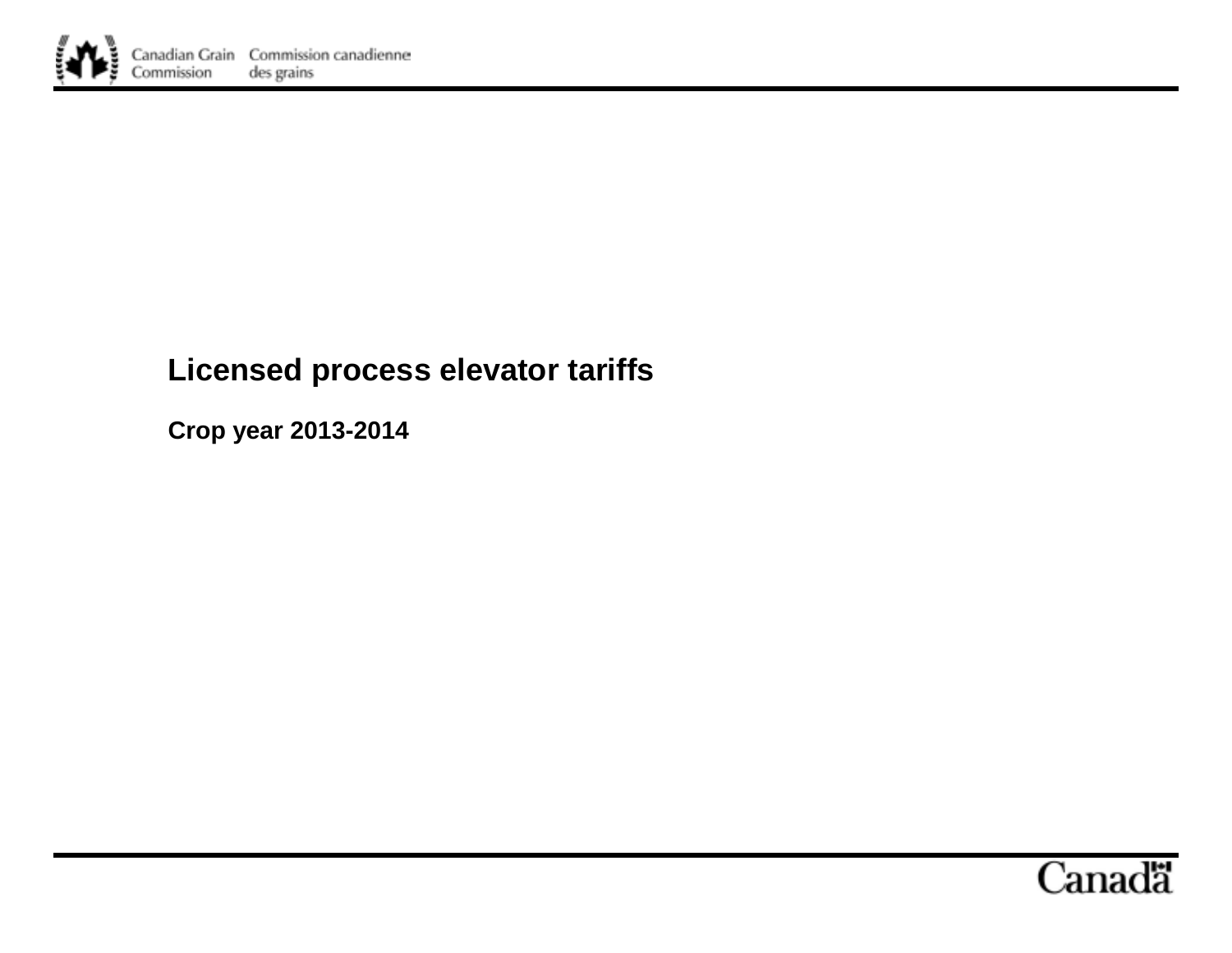## **CANADIAN GRAIN COMMISSION SUMMARY - LICENSED PROCESS ELEVATOR TARIFFS**

Crop Year 2013-2014

#### Elevation

Receiving, elevating and loading out

|                                            | <b>Basis</b> | Wheat<br>(including<br>durum) | Oats/                    | Barley/                  | Rye/                     | Flax-<br>seed  | Canola,<br>Rapeseed<br>or Mustard | Corn                     | Sunflower<br>Seed/       | Soybeans<br>or Peas      | Other<br>Grains or<br>Scrgs. |
|--------------------------------------------|--------------|-------------------------------|--------------------------|--------------------------|--------------------------|----------------|-----------------------------------|--------------------------|--------------------------|--------------------------|------------------------------|
|                                            |              | - \$ per tonne -              |                          |                          |                          |                |                                   |                          |                          |                          |                              |
| Malteurop Canada Ltd. <sup>1/</sup>        | GW           |                               | $\overline{\phantom{a}}$ | 15.00                    | $\blacksquare$           |                |                                   | $\overline{\phantom{a}}$ |                          | $\overline{\phantom{a}}$ |                              |
| ADM Agri.-Industries Ltd.<br>(Calgary)     | <b>NW</b>    | 10.40                         | $\blacksquare$           | $\overline{\phantom{a}}$ |                          | $\sim$         | 10.00                             | $\overline{\phantom{a}}$ | $\overline{\phantom{a}}$ | $\blacksquare$           | $\overline{\phantom{a}}$     |
| <b>Belle Pulses</b>                        | GW           |                               | $\blacksquare$           | ۰                        | $\blacksquare$           | $\blacksquare$ | $\sim$                            | $\overline{\phantom{a}}$ | $\overline{\phantom{a}}$ | 60.00                    | 60.00                        |
| Best Cooking Pulses, Inc.                  | GW           |                               | ۰                        |                          |                          |                |                                   |                          | $\overline{\phantom{a}}$ | 60.00                    | 60.00                        |
| Canada Malting Co. Ltd.                    | GW           | 100.00                        | $\sim$                   | 100.00                   | $\sim$                   | 100.00         | 100.00                            | 100.00                   | $\overline{\phantom{a}}$ | $\overline{\phantom{a}}$ |                              |
| Horizon Milling ULC                        | GW           | 15.50                         |                          |                          |                          |                |                                   |                          |                          | $\blacksquare$           |                              |
| <b>LDM Yorkton Trading LP</b>              | GW           |                               |                          | $\overline{\phantom{a}}$ |                          | $\sim$         | 21.10                             | $\overline{\phantom{a}}$ |                          | $\blacksquare$           |                              |
| Paterson Grain <sup>1/</sup><br>Sk.        | GW           | 11.70                         |                          |                          |                          |                |                                   |                          |                          |                          |                              |
| (a division of Paterson Global Foods Inc.) |              |                               |                          |                          |                          |                |                                   |                          |                          |                          |                              |
| Permolex Ltd.                              | GW           | 13.25                         | ۰.                       | 13.00 $^{2/}$            | $\overline{\phantom{a}}$ |                |                                   |                          |                          | $\blacksquare$           |                              |
| Prairie Flour Mills Ltd.                   | GW           | 6.00                          | $\overline{\phantom{a}}$ | $\overline{\phantom{a}}$ |                          |                |                                   |                          |                          | $\blacksquare$           |                              |
| <b>Prairie Malt Limited</b>                | GW           | 15.00                         | $\blacksquare$           | 15.00                    | $\overline{\phantom{a}}$ |                | ۰                                 | $\overline{\phantom{a}}$ | $\overline{\phantom{a}}$ | $\overline{\phantom{a}}$ |                              |
| Rahr Malting Canada Ltd.                   | GW           |                               | $\overline{\phantom{0}}$ | 15.00                    | $\overline{\phantom{a}}$ |                |                                   |                          |                          |                          |                              |
| Viterra Inc. *                             | GW           | ۰.                            | 15.00                    | $\overline{\phantom{a}}$ | ۰.                       | 15.00          | 15.00                             |                          | $\overline{\phantom{a}}$ | 15.00                    | 66.00                        |

Gross weight (GW) = Total weight received

Net weight  $(NW) = Accountable$  gross weight less dockage

The following companies filed "nil" for elevation

ADM Agri.-Industries Ltd. (Winnipeg, MB, Lloydminster, AB, Medicine Hat, AB) / Alberta Distillers Ltd. / Alberta Oats Milling Ltd. / Bioriginal Food & Science Corporation / Bunge Canada (Altona, Harrowby, Nipawin, Fort Saskatchewan) / Canadian Oats Milling Ltd./ CanMar Grain Products Ltd. / Cargill Limited / Gambrinus Malting Corp. / Glanbia Nutritionals (Canada) Inc. / Grain Millers Canada<br>Harrowby, Nipawin, Fort Corp./ Husky Oil Limited / Milligan Bio-Tech Inc. / Natural Proteins Inc./ Parrish & Heimbecker, Limited (Saskatoon,) / Pound-Maker Agventures Ltd. / Prairie Flax Products Inc. / Richardson Oilseed Limited – Leth./ Terra Grain Fuels Inc. / Oleet Processing Ltd./ Richardson Oilseed Holdings Ltd.- Yorkton/ \*Viterra Inc. represents Ste. Agathe & Can-Oat Milling – Portage la Prairie, Dalmeny & Manola,

1/ Lentils \$14.50 (Indian Head, SK.)

2/ Designated Barley – Permolex Ltd. - \$15.75